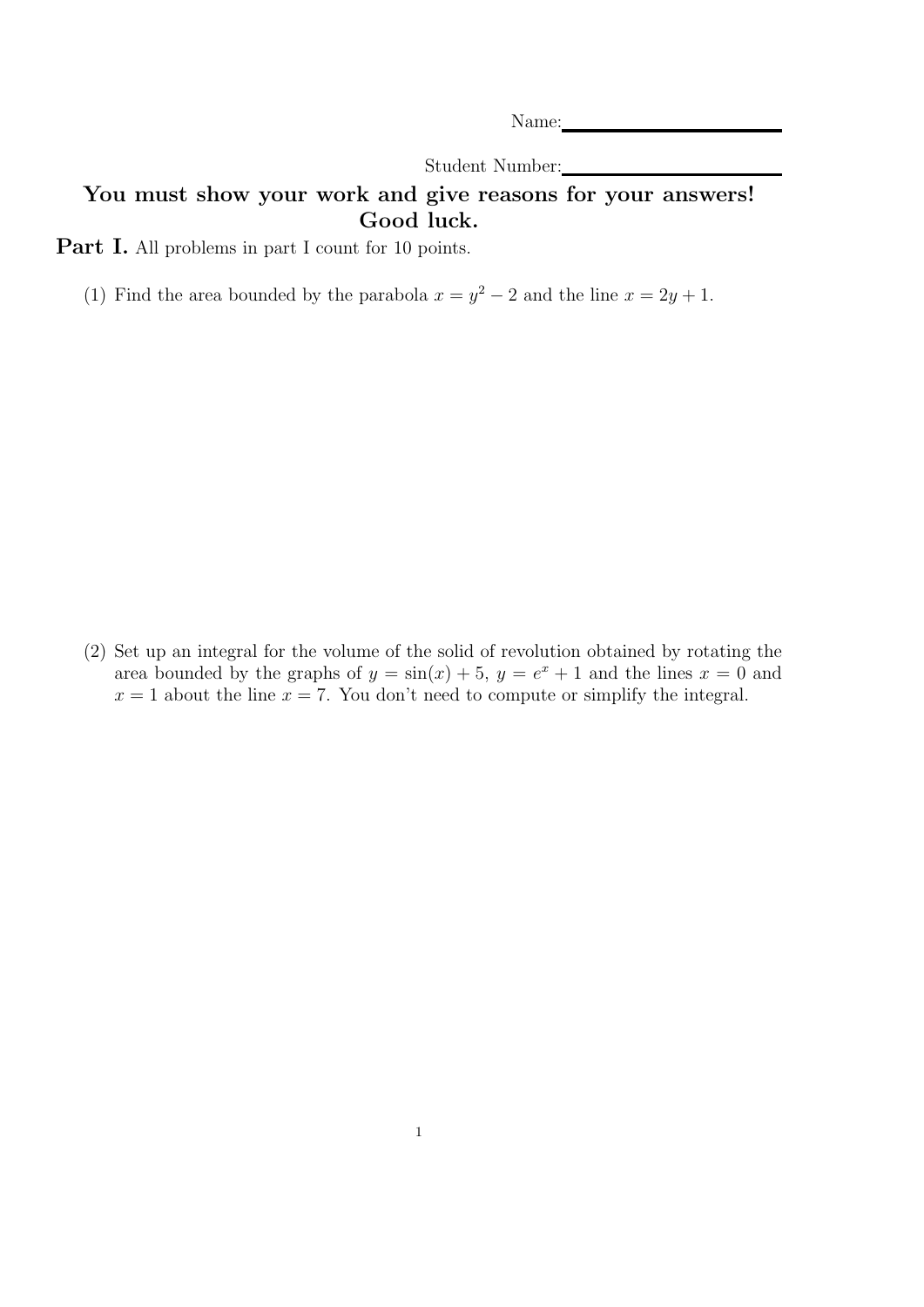Evaluate the following integrals or state does not exist (like always, you must justify your answer!):

(3)  $\int_1^\infty$  $rac{1}{x^2} dx$ .

 $(4) \int_{-1}^{1}$  $rac{1}{x^2} dx$ .

(5) Find *n* such that the approximation to the integral  $\int_0^1 \sin(x^2) dx$  using the midpoint rule makes an error less than  $\frac{1}{10,000}$ .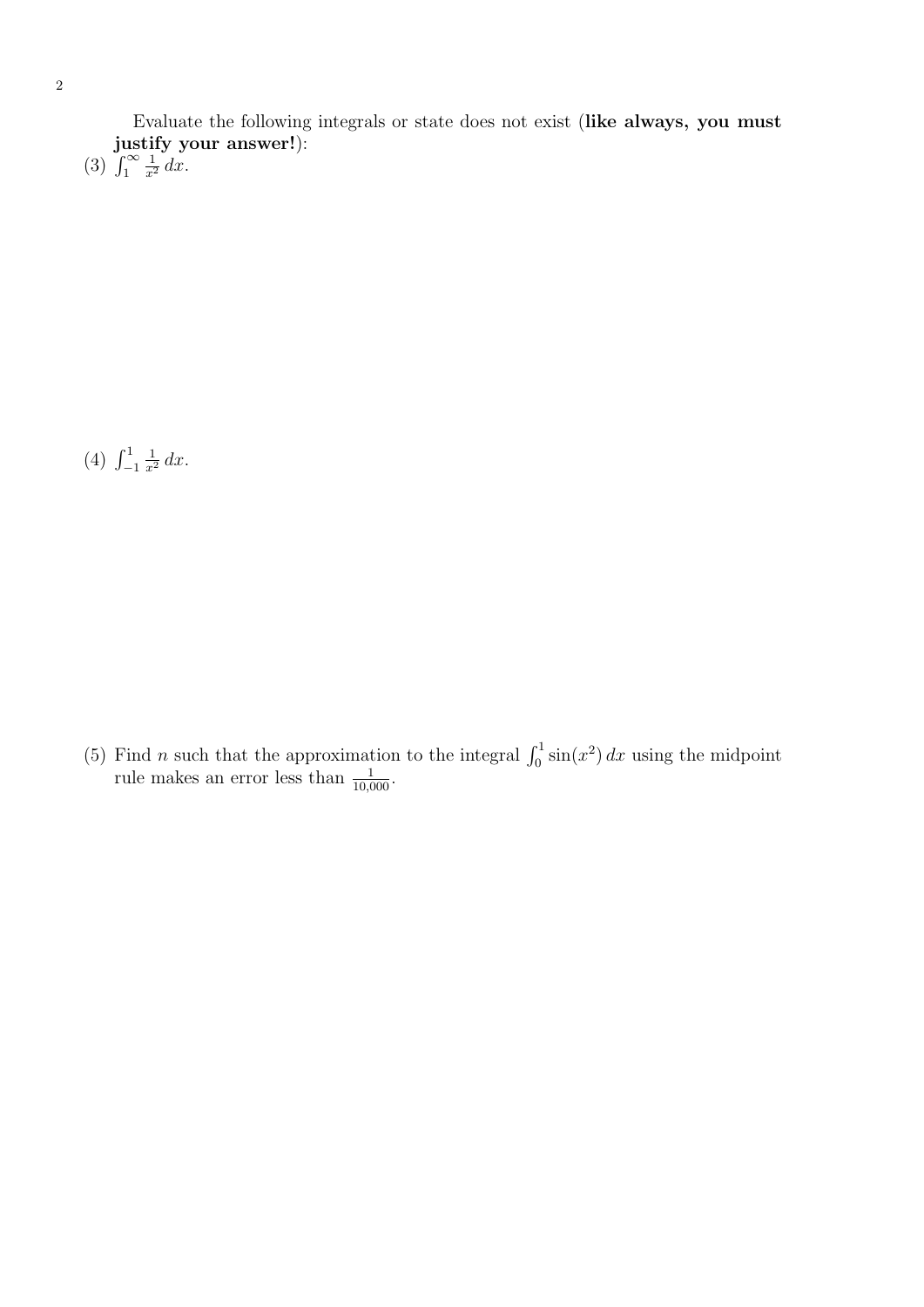$$
\begin{cases} x = t \sin(t) \\ y = te^{5t} \end{cases}
$$

for  $0 \le t \le 1$ . You don't need to simplify or compute the integral.

Part II. Both problems in Part II count for 20 points each.

(7) Find the volume of the solid whose cross sections with planes perpendicular to the x-axis are squares one side of which stretches from the graph of  $y = x + 1$  to the graph of  $y = 2x - 1$  for  $0 \le x \le 1$ .